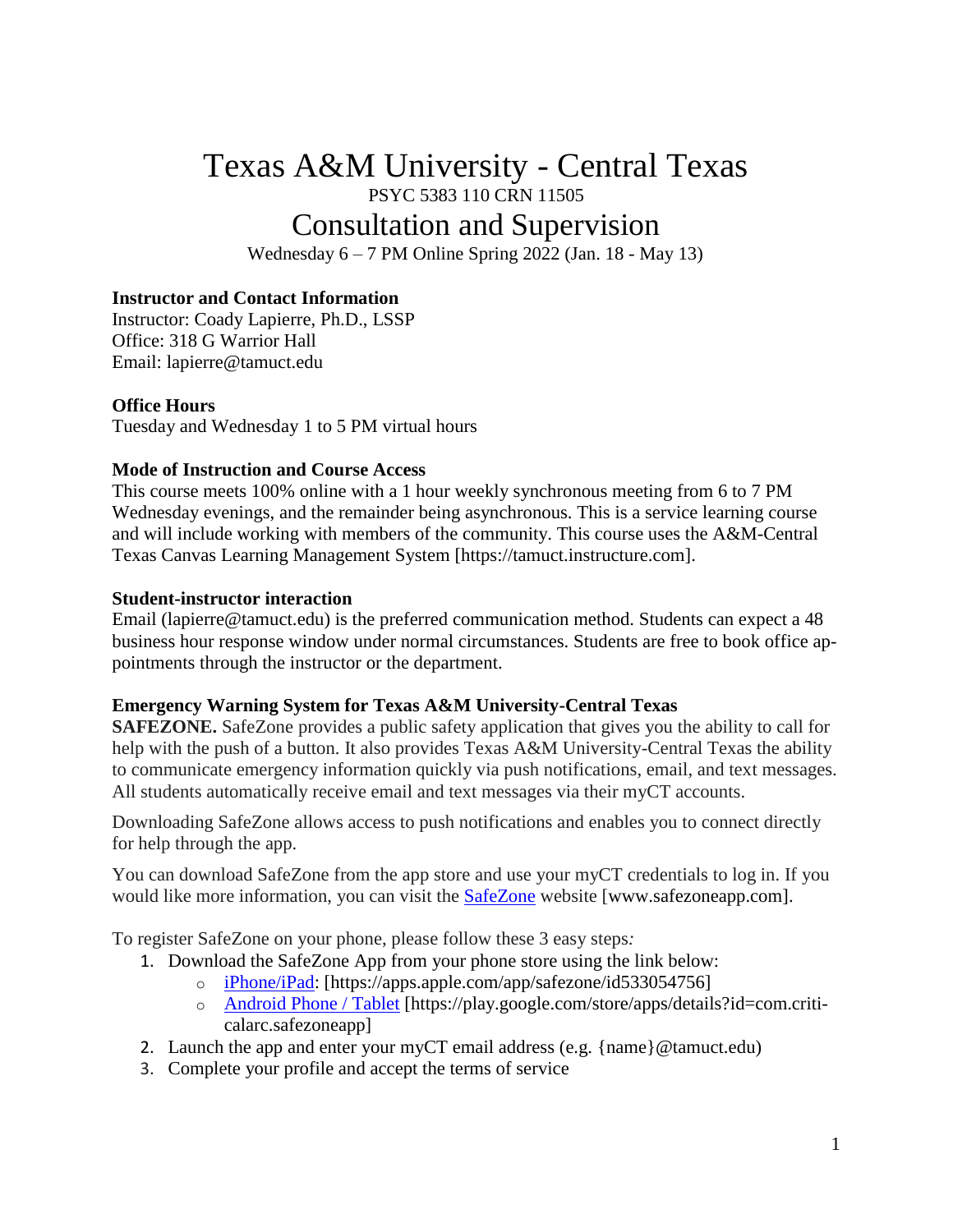#### **COURSE INFORMATION**

**Course Description** Study application of psychological principles of consultation and supervision in selected settings. Emphasis is on analysis of client and consultee/supervisor behaviors, individual and group communications, program evaluation and possible intervention options in selected environments. Prerequisite(s): [COUN](http://catalog.tamuct.edu/search/?P=COUN%205393) 5393, [COUN](http://catalog.tamuct.edu/search/?P=COUN%205350) 5350 and [COUN](http://catalog.tamuct.edu/search/?P=COUN%205353) 5353.

#### **Course Objectives**

1. Students will demonstrate an understanding of counseling supervision theories, skills and techniques, and practices consistent with ethical counseling supervision.

2. Students will demonstrate an understanding of counseling consultation theories, skills and techniques, and practices consistent with ethical counseling consultation.

#### **Student Learning Outcomes**

1. Students will demonstrate understanding of the current models, methods, and principles of clinical supervision as well as the current research related to consultation and supervision. 2. Students will demonstrate understanding of counseling issues that are presented in supervision sessions as well as limitations, insights, and needs for referral during the supervision process. 3. Students will demonstrate competence in the how the conceptualize consultation and supervision cases in a logical and factual manner to share with fellow students and professionals. 4. Students will demonstrate knowledge in effective program evaluation to include needs assessments, interventions and program outcomes.

## **Required Reading and Textbooks**

Bernard, J., & Goodyear, R. (2018) Fundamentals of Clinical Supervision ( $6<sup>th</sup>$  ed.) Pearson. ISBN: 978-0134752518

Brown, D., Pryzwansky, W., & Schulte, A. (2010), Psychological Consultation and Collaboration: Introduction to Theory and Practice (7<sup>th</sup>. ed.) Pearson. ISBN-13: 978-0137062645

Crothers, L., Hughes, T., Kolbert, J., & Schmitt, A. (2020). Theory and Cases in School-Based Consultation: A Resource for School Psychologists, School Counselors, Special Educators, and Other Mental Health Professionals (2nd ed.) Routhledge. ISBN: 9780367140632

Other required readings will be supplied by the instructor

## **Course Grades**

Supervisor Interview (20 pts.) Due Week 14

Students will locate and interview a Mental Health professional currently supervising other mental health professionals. Points assigned for length, professional tone, informative content (10 pts.) with 2 pages expected and reported responses to specifically assigned questions including applied model of supervision (10 pts.).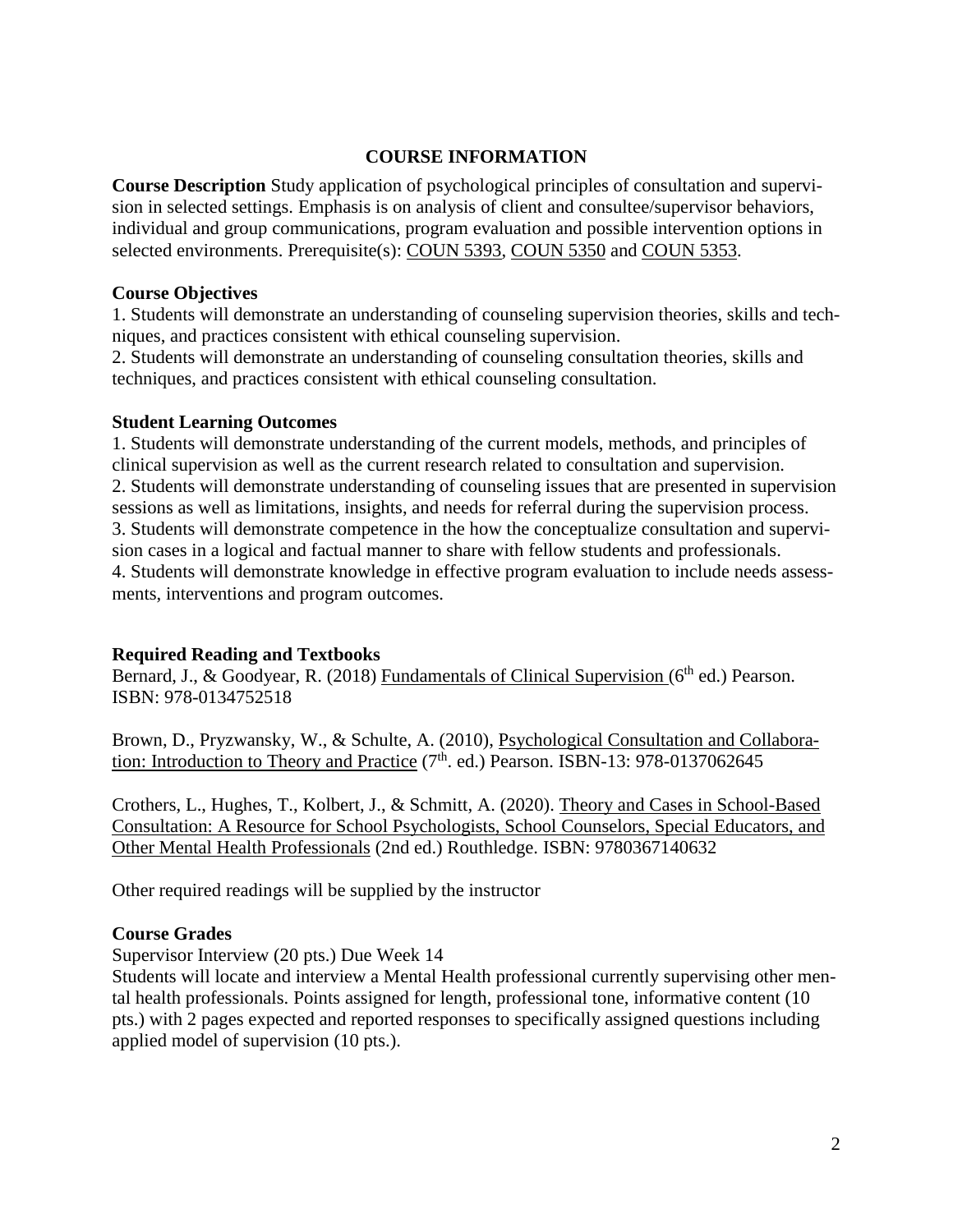Supervisee Interview (20 pts.) Due Week 14

Students will locate and interview a Mental Health professional currently under clinical supervision, with strong preference for practicum and internship students. Points assigned for length, professional tone, informative content (10 pts.) with 2 pages expected and reported responses to specifically assigned questions (10 pts.).

## Supervisor Models (25 pts.) Due Week 14

Students will create a report detailing the major Supervision models, and present techniques from each of these perspectives that can be used in the field. Points assigned for breadth of scope (15 pts.), clearly defined techniques (5 pts.), and professionalism (5 pts.).

## Case Report (35 pts.) Due Week 15

Student will consult with a practicing mental health or educational professional on a case and present the process and results of those efforts. Points assigned for clear use of systemic approach (10 pts.), detailed critical self-reflection (10 pts.), data based decision making (10 pts.) and demonstration of advanced techniques (5 pts.).

#### **Posting of Grades**

All class grades will be posted in Canvas, normally within 2 weeks of submission.

#### **COURSE OUTLINE AND CALENDAR Complete Course Calendar**

|         | Wed.      | Topic                              | Bernard Chap. | Brown Chap. |
|---------|-----------|------------------------------------|---------------|-------------|
| Week 1  | 1/19/2021 | Introduction & Overview            |               |             |
| Week 2  | 1/26/2021 | Psychotherapy                      | 1 & 2         |             |
| Week 3  | 2/2/2021  | Process and $2nd$ Generation       | 3             |             |
| Week 4  | 2/9/2021  | <b>Supervisory Relationships</b>   | 4 & 5         |             |
| Week 5  | 2/16/2021 | Multicultural and Organizing       | 6 & 7         |             |
| Week 6  | 2/23/2021 | <b>Individual Supervision</b>      | 8             |             |
| Week 7  | 3/2/2021  | Group Supervision                  | 9             |             |
| Week 8  | 3/9/2021  | <b>Evaluation and Ethics</b>       | 10 & 11       |             |
| Week 9  | 3/16/2021 | <b>Spring Break</b>                |               |             |
| Week 10 | 3/23/2021 | Ethics                             |               | 12          |
| Week 11 | 3/30/2021 | <b>Theoretical Orientations</b>    |               | 3 & 4       |
| Week 12 | 4/6/2021  | <b>Organizational Consultation</b> |               | 5           |
| Week 13 | 4/13/2021 | <b>Stages and Processes</b>        |               | 6           |
| Week 14 | 4/20/2021 | <b>Interpersonal Skills</b>        |               | 7           |
| Week 15 | 4/27/2021 | <b>Consultation with Families</b>  |               | 10          |
| Week 16 | 5/4/2021  | <b>Consultation with Schools</b>   |               | 9           |
| Final   | 5/11/2021 | Final                              |               |             |

Jan. 18 Spring Semester start Feb. 2 Deadline to Drop with no record Mar. 14-18 Spring Break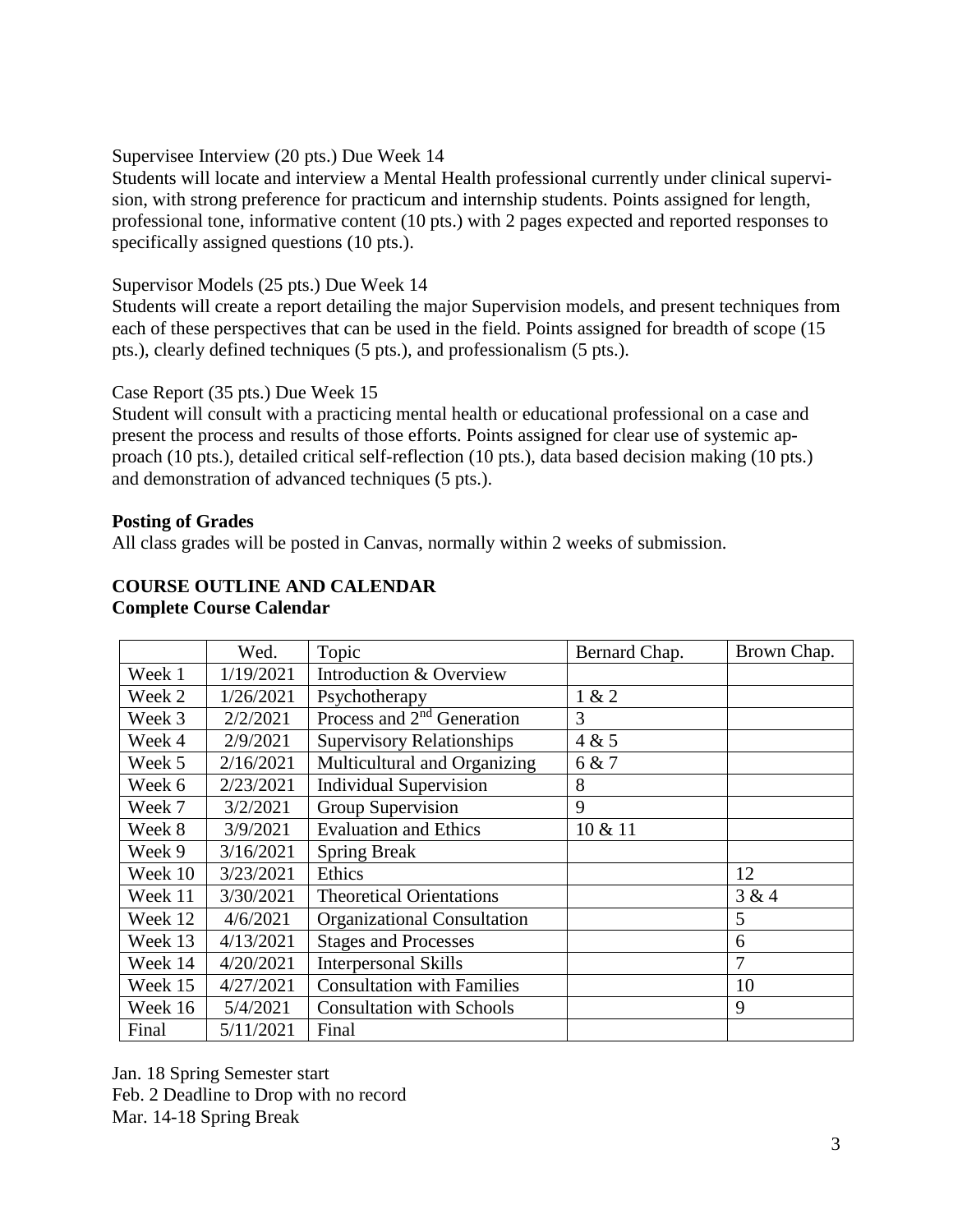Mar. 25 Deadline for Spring Graduation Application April 8 Deadline to drop with a Q or W May 13 End of Semester

| <b>Course Grades:</b> |           | Final Grade:  |   |
|-----------------------|-----------|---------------|---|
| Case Report           | 35 pts.   | 90-100 pts.   | A |
| Supervisor interview  | $20$ pts. | 80-89 pts.    | B |
| Supervisee interview  | $20$ pts. | 70-79 pts.    |   |
| Supervisor Model      | $25$ pts. | $60-69$ pts.  |   |
|                       |           | Below 60 pts. | F |

## **Technology Requirements**

This course will use the A&M-Central Texas Instructure Canvas learning management system. **We strongly recommend the latest versions of Chrome or Firefox browsers. Canvas no longer supports any version of Internet Explorer.**

Logon to A&M-Central Texas Canvas [https://tamuct.instructure.com/] or access Canvas through the TAMUCT Online link in myCT [https://tamuct.onecampus.com/]. You will log in through our Microsoft portal.

Username: Your MyCT email address. Password: Your MyCT password

#### **Canvas Support**

Use the Canvas Help link, located at the bottom of the left-hand menu, for issues with Canvas. You can select "Chat with Canvas Support," submit a support request through "Report a Problem," or call the Canvas support line: 1-844-757-0953.

For issues related to course content and requirements, contact your instructor.

#### **Online Proctored Testing**

A&M-Central Texas uses Proctorio for online identity verification and proctored testing. This service is provided at no direct cost to students. If the course requires identity verification or proctored testing, the technology requirements are: Any computer meeting the minimum computing requirements, plus web camera, speaker, and microphone (or headset). Proctorio also requires the Chrome web browser with their custom plug in.

#### **Other Technology Support**

For log-in problems, students should contact Help Desk Central, 24 hours a day, 7 days a week

Email: [helpdesk@tamu.edu](mailto:helpdesk@tamu.edu) Phone: (254) 519-5466 Web [Chat:](http://hdc.tamu.edu/) [http://hdc.tamu.edu] *Please let the support technician know you are an A&M-Central Texas student.*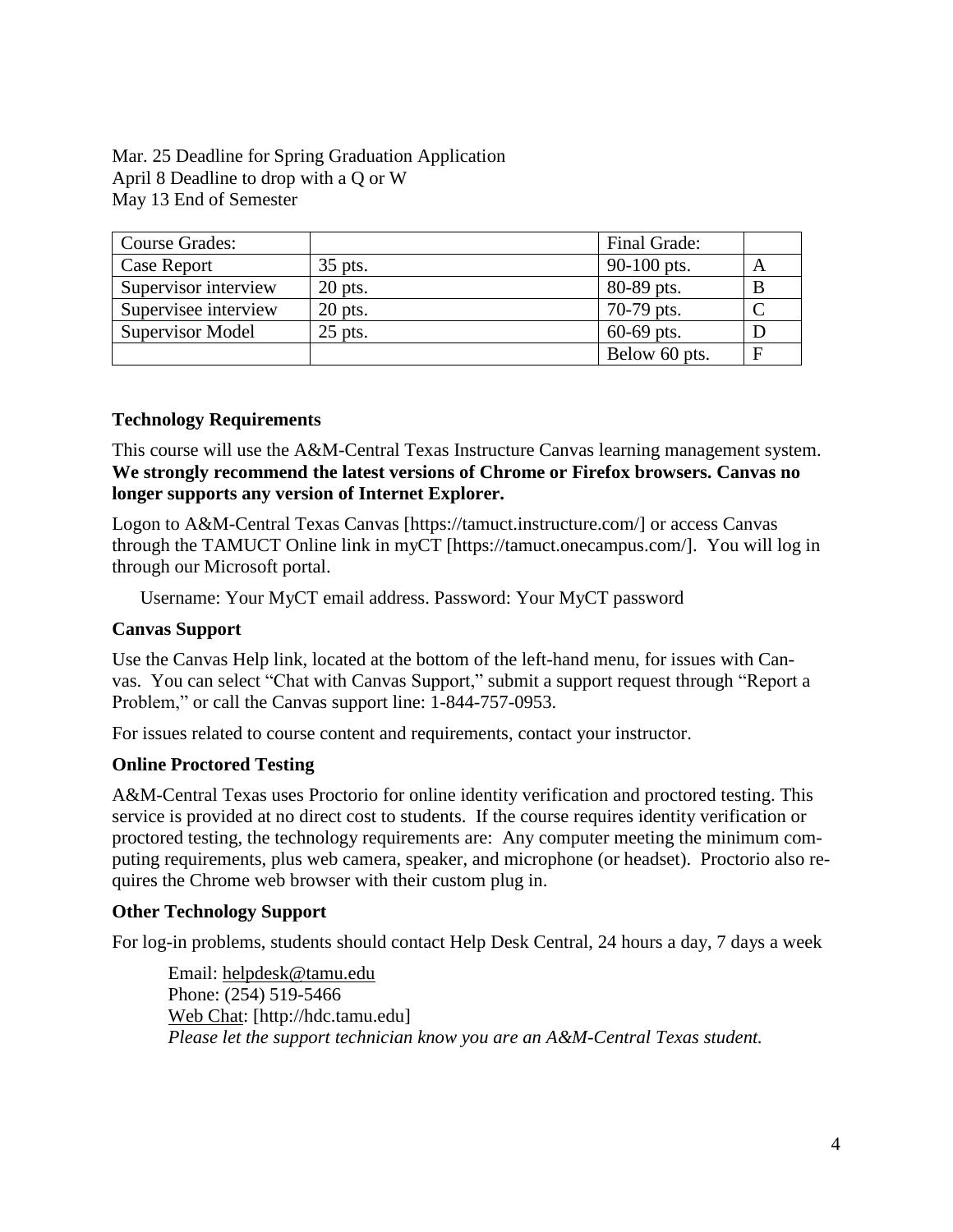# **UNIVERSITY RESOURCES, PROCEDURES, AND GUIDELINES**

## **Drop Policy**

If you discover that you need to drop this class, you must complete the Drop [Request](https://dynamicforms.ngwebsolutions.com/casAuthentication.ashx?InstID=eaed95b9-f2be-45f3-a37d-46928168bc10&targetUrl=https%3A%2F%2Fdynamicforms.ngwebsolutions.com%2FSubmit%2FForm%2FStart%2F53b8369e-0502-4f36-be43-f02a4202f612) Dynamic Form through Warrior Web.

[https://dynamicforms.ngwebsolutions.com/casAuthentication.ashx?InstID=eaed95b9-f2be-45f3 a37d-46928168bc10&targetUrl=https%3A%2F%2Fdynamicforms.ngwebsolutions.com%2FSubmit%2FForm%2FStart%2F53b8369e-0502-4f36-be43-f02a4202f612].

Faculty cannot drop students; this is always the responsibility of the student. The Registrar's Office will provide a deadline on the Academic Calendar for which the form must be completed. Once you submit the completed form to the Registrar's Office, you must go into Warrior Web and confirm that you are no longer enrolled. If you still show as enrolled, FOLLOW-UP with the Registrar's Office immediately. You are to attend class until the procedure is complete to avoid penalty for absence. Should you miss the drop deadline or fail to follow the procedure, you will receive an F in the course, which may affect your financial aid and/or VA educational benefits.

# **Academic Integrity**

Texas A&M University-Central Texas values the integrity of the academic enterprise and strives for the highest standards of academic conduct. A&M-Central Texas expects its students, faculty, and staff to support the adherence to high standards of personal and scholarly conduct to preserve the honor and integrity of the creative community. Any deviation by students from this expectation may result in a failing grade for the assignment and potentially a failing grade for the course. All academic misconduct concerns will be referred to the Office of Student Conduct. When in doubt on collaboration, citation, or any issue, please contact your instructor before taking a course of action.

For more [information](https://nam04.safelinks.protection.outlook.com/?url=https%3A%2F%2Fwww.tamuct.edu%2Fstudent-affairs%2Fstudent-conduct.html&data=04%7C01%7Clisa.bunkowski%40tamuct.edu%7Ccfb6e486f24745f53e1a08d910055cb2%7C9eed4e3000f744849ff193ad8005acec%7C0%7C0%7C637558437485252160%7CUnknown%7CTWFpbGZsb3d8eyJWIjoiMC4wLjAwMDAiLCJQIjoiV2luMzIiLCJBTiI6Ik1haWwiLCJXVCI6Mn0%3D%7C1000&sdata=yjftDEVHvLX%2FhM%2FcFU0B99krV1RgEWR%2BJ%2BhvtoR6TYk%3D&reserved=0) regarding the Student Conduct process, [https://www.tamuct.edu/studentaffairs/student-conduct.html].

If you know of potential honor violations by other students, you may [submit](https://nam04.safelinks.protection.outlook.com/?url=https%3A%2F%2Fcm.maxient.com%2Freportingform.php%3FTAMUCentralTexas%26layout_id%3D0&data=04%7C01%7Clisa.bunkowski%40tamuct.edu%7Ccfb6e486f24745f53e1a08d910055cb2%7C9eed4e3000f744849ff193ad8005acec%7C0%7C0%7C637558437485262157%7CUnknown%7CTWFpbGZsb3d8eyJWIjoiMC4wLjAwMDAiLCJQIjoiV2luMzIiLCJBTiI6Ik1haWwiLCJXVCI6Mn0%3D%7C1000&sdata=CXGkOa6uPDPX1IMZ87z3aZDq2n91xfHKu4MMS43Ejjk%3D&reserved=0) a report, [https://cm.maxient.com/reportingform.php?TAMUCentralTexas&layout\_id=0].

## **Academic Accommodations**

At Texas A&M University-Central Texas, we value an inclusive learning environment where every student has an equal chance to succeed and has the right to a barrier-free education. The Warrior Center for Student Success, Equity and Inclusion is responsible for ensuring that students with a disability receive equal access to the university's programs, services and activities. If you believe you have a disability requiring reasonable accommodations, please contact the Office of Access and Inclusion, WH-212; or call (254) 501-5836. Any information you provide is private and confidential and will be treated as such.

For more information, please visit our Access & [Inclusion](https://tamuct.instructure.com/courses/717) Canvas page (log-in required) [https://tamuct.instructure.com/courses/717]

## **Important information for Pregnant and/or Parenting Students**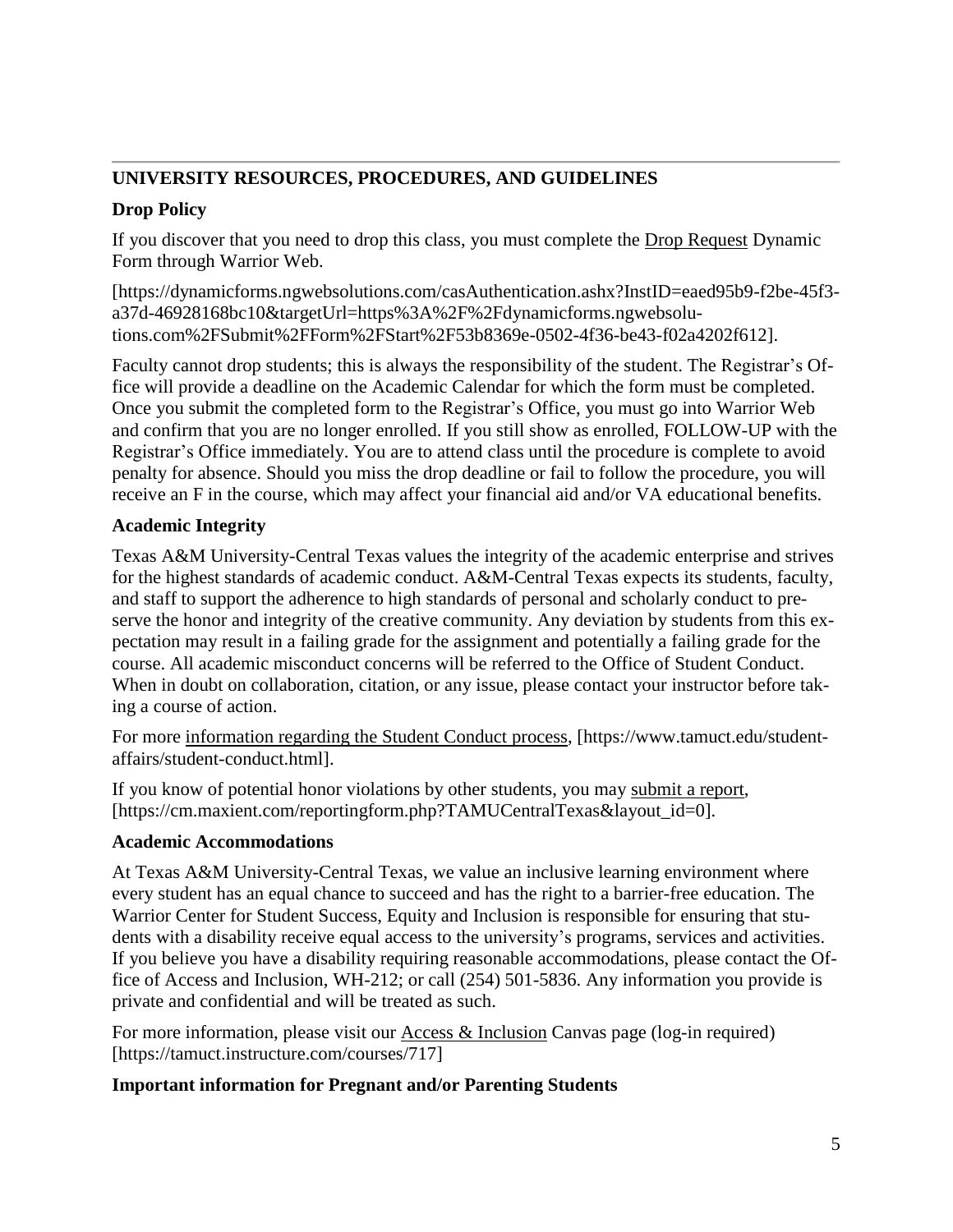Texas A&M University-Central Texas supports students who are pregnant and/or parenting. In accordance with requirements of Title IX and related guidance from US Department of Education's Office of Civil Rights, the Dean of Student Affairs' Office can assist students who are pregnant and/or parenting in seeking accommodations related to pregnancy and/or parenting. Students should seek out assistance as early in the pregnancy as possible. For more information, please visit [Student](https://www.tamuct.edu/student-affairs/pregnant-and-parenting-students.html) Affairs [https://www.tamuct.edu/student-affairs/pregnant-and-parenting-students.html]. Students may also contact the institution's Title IX Coordinator. If you would like to read more about these [requirements](http://www2.ed.gov/about/offices/list/ocr/docs/pregnancy.pdf) and guidelines online, please visit the website [http://www2.ed.gov/about/offices/list/ocr/docs/pregnancy.pdf].

Title IX of the Education Amendments Act of 1972 prohibits discrimination on the basis of sex and gender–including pregnancy, parenting, and all related conditions. A&M-Central Texas is able to provide flexible and individualized reasonable accommodation to pregnant and parenting students. All pregnant and parenting students should contact the Associate Dean in the Division of Student Affairs at (254) 501-5909 to seek out assistance. Students may also contact the University's Title IX Coordinator.

# **Tutoring**

Tutoring is available to all A&M-Central Texas students, both virtually and in-person. Student success coaching is available online upon request.

If you have a question, are interested in becoming a tutor, or in need of success coaching contact the Warrior Center for Student Success, Equity and Inclusion at (254) 501-5836, visit the Warrior Center at 212 Warrior Hall, or by emailing [WarriorCenter@tamuct.edu.](mailto:WarriorCenter@tamuct.edu)

To schedule tutoring sessions and view tutor availability, please visit Tutor [Matching](https://tutormatchingservice.com/TAMUCT) Ser[vices](https://tutormatchingservice.com/TAMUCT) [https://tutormatchingservice.com/TAMUCT] or visit the Tutoring Center in 111 Warrior Hall.

Chat live with a remote tutor 24/7 for almost any subject from on your computer! Tutor.com is an online tutoring platform that enables A&M-Central Texas students to log in and receive online tutoring support at no additional cost. This tool provides tutoring in over 40 subject areas except writing support. Access Tutor.com through Canvas.

## **University Writing Center**

University Writing Center: Located in Warrior Hall 416, the University Writing Center (UWC) at Texas A&M University–Central Texas (A&M–Central Texas) is a free service open to all A&M–Central Texas students. For the Spring 2022 semester, the hours of operation are from 10:00 a.m.-5:00 p.m. Monday thru Thursday in Warrior Hall 416 (with online tutoring available every hour as well) with satellite hours available online only Monday thru Thursday from 6:00- 9:00 p.m. and Saturday 12:00-3:00 p.m.

Tutors are prepared to help writers of all levels and abilities at any stage of the writing process. While tutors will not write, edit, or grade papers, they will assist students in developing more effective composing practices. By providing a practice audience for students' ideas and writing, our tutors highlight the ways in which they read and interpret students' texts, offering guidance and support throughout the various stages of the writing process. In addition, students may work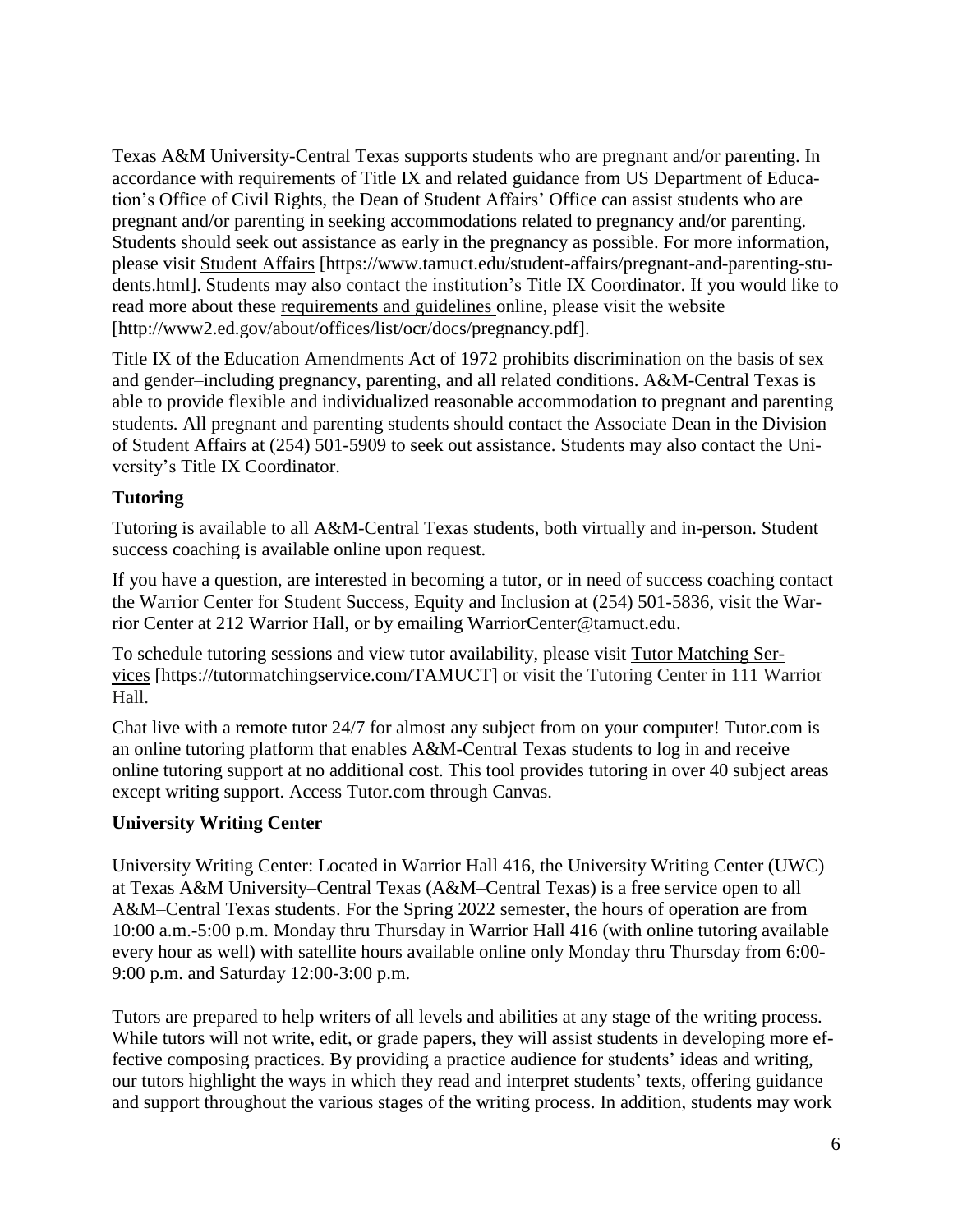independently in the UWC by checking out a laptop that runs the Microsoft Office suite and connects to WIFI, or by consulting our resources on writing, including all of the relevant style guides. Whether you need help brainstorming ideas, organizing an essay, proofreading, understanding proper citation practices, or just want a quiet place to work, the UWC is here to help!

Students may arrange a one-to-one session with a trained and experienced writing tutor by making an appointment via [WCOnline](https://tamuct.mywconline.com/) [https://tamuct.mywconline.com/]. In addition, you can email Dr. Bruce Bowles Jr. at bruce.bowles@tamuct.edu if you have any questions about the UWC, need any assistance with scheduling, or would like to schedule a recurring appointment with your favorite tutor by making an appointment via [WCOnline](https://tamuct.mywconline.com/) [https://tamuct.mywconline.com/]. In addition, you can email Dr. Bruce Bowles Jr. at bruce.bowles@tamuct.edu if you have any questions about the UWC, need any assistance with scheduling, or would like to schedule a recurring appointment with your favorite tutor.

## **University Library**

The University Library provides many services in support of research across campus and at a distance. We offer over 200 electronic databases containing approximately 400,000 eBooks and 82,000 journals, in addition to the 96,000 items in our print collection, which can be mailed to students who live more than 50 miles from campus. Research guides for each subject taught at A&M-Central Texas are available through our website to help students navigate these resources. On campus, the library offers technology including cameras, laptops, microphones, webcams, and digital sound recorders.

Research assistance from a librarian is also available 24 hours a day through our online chat service, and at the reference desk when the library is open. Research sessions can be scheduled for more comprehensive assistance, and may take place virtually through WebEx, Microsoft Teams or in-person at the library. Schedule an [appointment](https://nam04.safelinks.protection.outlook.com/?url=https%3A%2F%2Ftamuct.libcal.com%2Fappointments%2F%3Fg%3D6956&data=04%7C01%7Clisa.bunkowski%40tamuct.edu%7Cde2c07d9f5804f09518008d9ab7ba6ff%7C9eed4e3000f744849ff193ad8005acec%7C0%7C0%7C637729369835011558%7CUnknown%7CTWFpbGZsb3d8eyJWIjoiMC4wLjAwMDAiLCJQIjoiV2luMzIiLCJBTiI6Ik1haWwiLCJXVCI6Mn0%3D%7C3000&sdata=KhtjgRSAw9aq%2FoBsB6wyu8b7PSuGN5EGPypzr3Ty2No%3D&reserved=0) here [https://tamuct.libcal.com/appointments/?g=6956]. Assistance may cover many topics, including how to find articles in peerreviewed journals, how to cite resources, and how to piece together research for written assignments.

Our 27,000-square-foot facility on the A&M-Central Texas main campus includes student lounges, private study rooms, group work spaces, computer labs, family areas suitable for all ages, and many other features. Services such as interlibrary loan, TexShare, binding, and laminating are available. The library frequently offers workshops, tours, readings, and other events. For more information, please visit our Library [website](https://nam04.safelinks.protection.outlook.com/?url=https%3A%2F%2Ftamuct.libguides.com%2Findex&data=04%7C01%7Clisa.bunkowski%40tamuct.edu%7C7d8489e8839a4915335f08d916f067f2%7C9eed4e3000f744849ff193ad8005acec%7C0%7C0%7C637566044056484222%7CUnknown%7CTWFpbGZsb3d8eyJWIjoiMC4wLjAwMDAiLCJQIjoiV2luMzIiLCJBTiI6Ik1haWwiLCJXVCI6Mn0%3D%7C1000&sdata=2R755V6rcIyedGrd4Os5rkgn1PvhHKU3kUV1vBKiHFo%3D&reserved=0) [http://tamuct.libguides.com/index].

## **A Note about Sexual Violence at A&M-Central Texas**

Sexual violence is a serious safety, social justice, and public health issue. The university offers support for anyone struggling with these issues. University faculty are mandated reporters, so if someone discloses that they were sexually assaulted (or a victim of Domestic/Dating Violence or Stalking) while a student at TAMUCT, faculty members are required to inform the Title IX Office. If you want to discuss any of these issues confidentially, you can do so through Student Wellness and Counseling (254-501-5955) located on the second floor of Warrior Hall (207L).